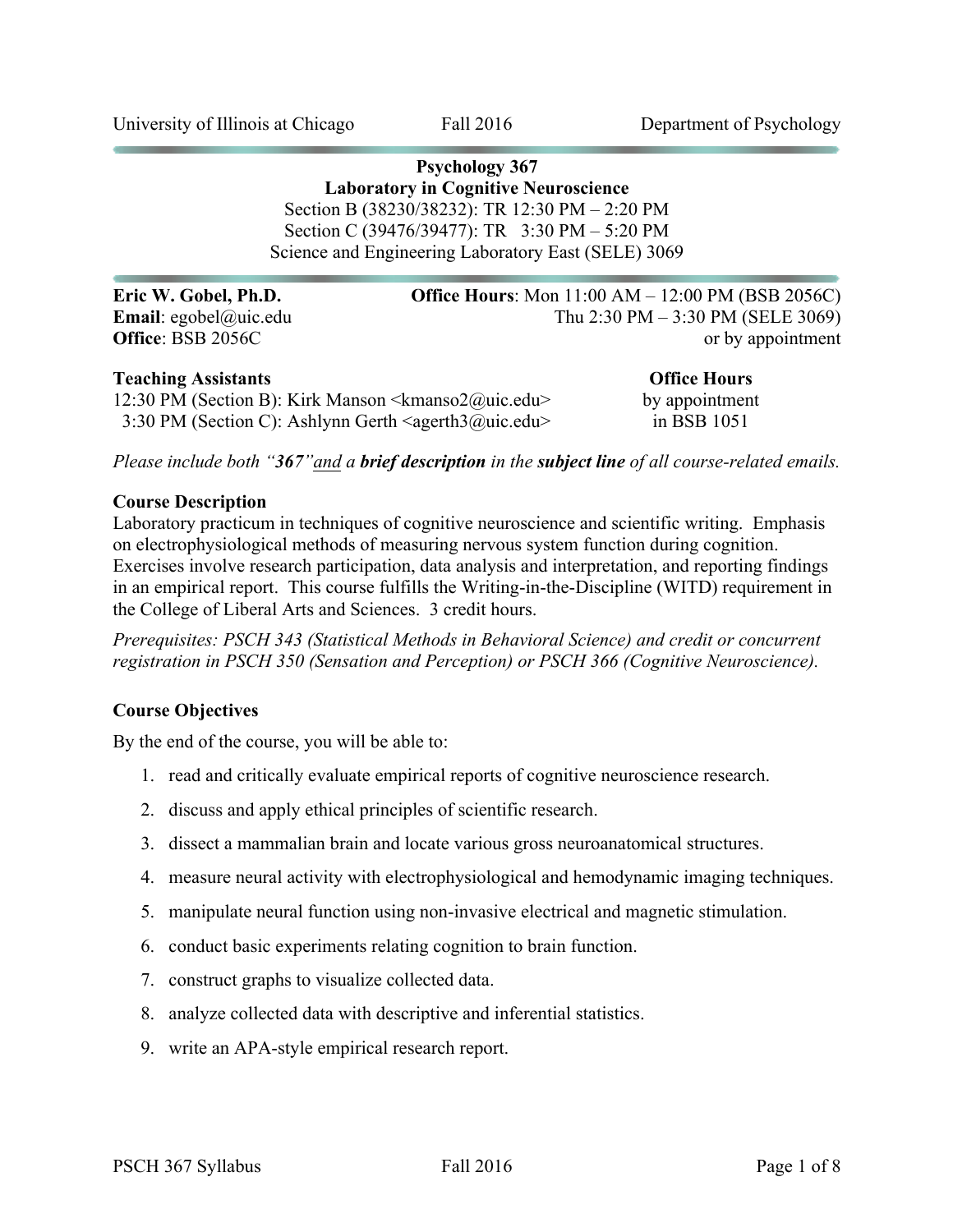### **Materials**

### **Microsoft Office Software**

This course will require you to complete assignments using software in the Microsoft Office suite, such as Word, Excel, and/or PowerPoint. The on-campus computer labs will have this software installed, and you can download Microsoft Office 365 at no cost using your UIC account (see http://accc.uic.edu/service/office-365, with installation instructions at http://dl.webstore.illinois.edu/docs/ii/office365uic.html).

## **Course Website**

The Blackboard course website found at https://uic.blackboard.com/ contains important course information and documents (including lecture slides in PDF format, lab documents and additional required readings, assignment instructions and materials, helpful resources, and any revisions to the course schedule) and will be used for electronic submission of assignments. *You are responsible for all information and materials that are posted on Blackboard*.

### **Highly Recommended Textbook**

The chapter readings on the Course Schedule are from the textbook below. While this affordable textbook is not absolutely required, it is **highly recommended**.

Beins, B. C., & Beins, A. M. (2012). *Effective writing in psychology: Papers, posters, and presentations* (2nd ed.). Malden, MA: Wiley-Blackwell. ISBN: 978-0-470-67244-0 (paperback). Electronic versions are also available from Wiley and Amazon.

Beyond being helpful for writing papers in this course, this textbook can serve as a very useful reference for any future writing projects, posters, and presentations in psychology or any scientific field. It also details the most common aspects of APA format and style.

## **Optional Recommended Books**

Below are two *recommended* books that may be helpful to you, depending on your academic goals. However, they are completely optional.

Harrington, M. (2011). *The design of experiments in neuroscience* (2nd ed.). Washington, DC: Sage. ISBN: 978-1-4129-7432-5 (paperback).

Covers many basic elements of research design, ethics, and writing specific for neuroscience research. Can be very helpful if you are planning on further research and/or graduate school in neuroscience.

American Psychological Association (2010). *Publication manual of the American Psychological Association* (6th ed., second printing). Washington, DC: American Psychological **Association** 

This provides complete details about proper APA format and style, and will be essential if you plan on going into graduate school in psychology or a social science. However, it may have limited use otherwise.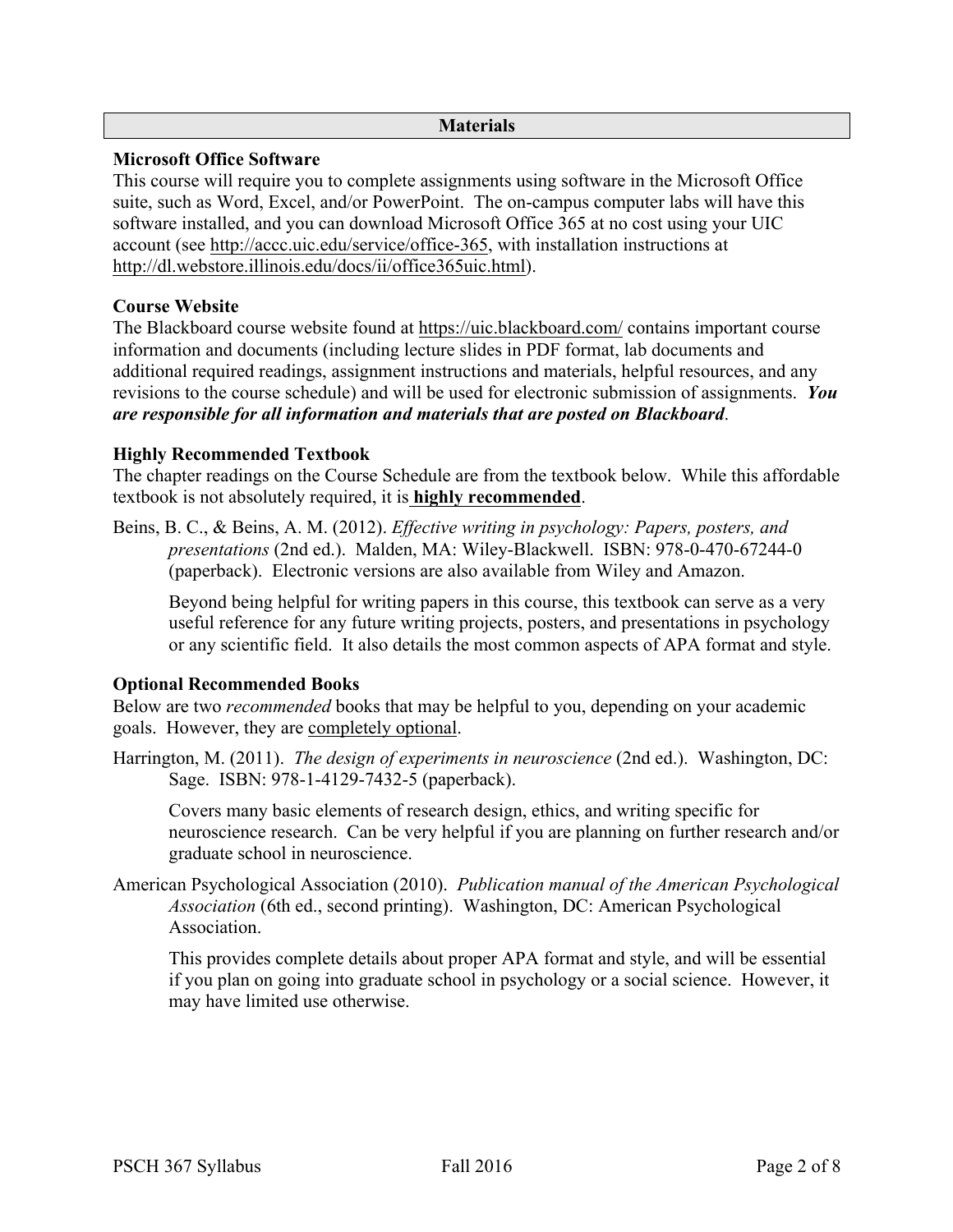#### **Assessment**

## **Course Requirements**

Students will participate in lab activities, complete a neuroanatomy lab practical, take four lab quizzes, and write four APA-style lab reports:

**Participation in Lab Activities (32%)**: You will receive *participation points for taking part in a number of lab activities*, such as sheep brain dissection and electrophysiological data collection. Occasionally you will have to complete *short homework assignments* based on the lab activities, which also count toward your participation score. Note that this makes it *imperative that you attend class regularly*; you are *expected to attend all class sessions* (except in the case of an excused absence such as athletic team travel, illness, emergencies, etc.). If you absolutely must miss a class session, you should discuss this with Dr. Gobel and/or your TA(s) beforehand.

**Neuroanatomy Lab Practical (5%)**: Following the neuroanatomy lecture and the sheep brain dissection, you will be required to complete a lab practical that will require identifying gross brain structures on intact and/or sectioned brains.

**Lab Quizzes (20%)**: Periodic lab quizzes will consist of several questions based on the lab activities and results, lecture material covering select aspects of cognitive neuroscience and scientific writing in APA style, and assigned readings that are posted on Blackboard.

**APA-Style Lab Reports (43%)**: Following four of the lab activities, you will progressively build to writing a full APA-style empirical report: (a) Lab Report 1 has only a Title Page and Method section, (b) Lab Report 2 will have a Results section and Figures in addition to a Title Page and Method section, (c) Lab Report 3 will also have an Introduction section and References, and (d) Lab Report 4 will finally add the Discussion section and Abstract.

## **Grading Scale**

You will earn points from your performance on each of the course requirements:

Based on the total number of points you have earned at the end of the semester, the grading scale shown below will be used to assign letter grades in this course:

| <b>Letter Grade</b> |                 |                 |              |                 |  |
|---------------------|-----------------|-----------------|--------------|-----------------|--|
| Minimum Points      | 900<br>$(90\%)$ | 800<br>$(80\%)$ | 700<br>(70%) | 600<br>$(60\%)$ |  |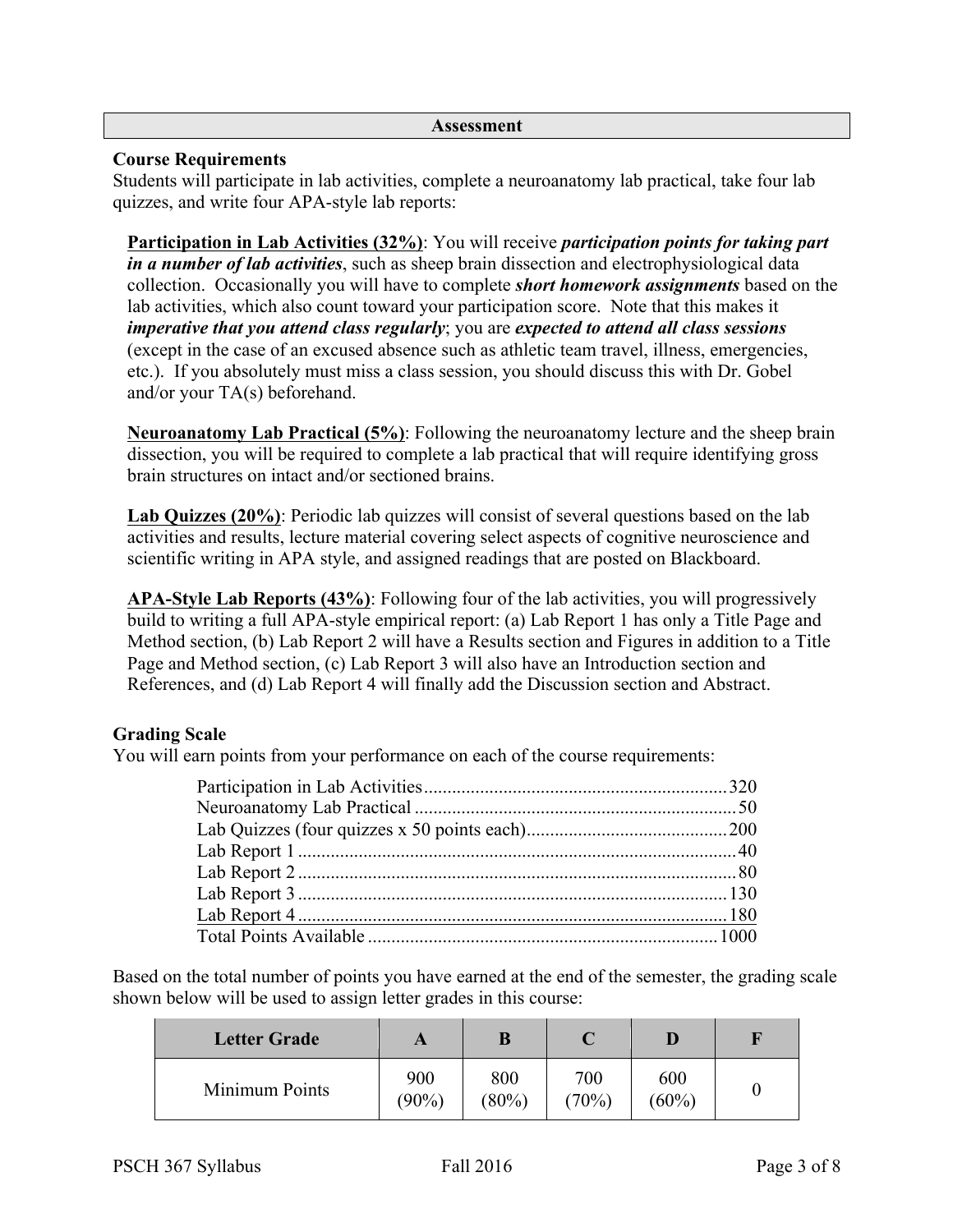## **Expectations**

It is expected that you will:

- **Be prepared** for every class session
	- o Complete **reading assignments** prior to the corresponding class session
	- o Show up on time to every class session
	- o Be ready to actively participate in every class session
- **Be respectful** of your classmates, Dr. Gobel, and the TA(s)
	- o Avoid having side conversations during lecture
	- o Only use your phone and laptop/tablet for course-related activities during class
	- o **Wait until class is dismissed to pack up your materials**
- **Be accountable** for your learning
	- o Submit all assignments on time
	- o Ensure that all writing you submit is written clearly, is grammatically correct, and follows APA format and style (when applicable)
	- o **Read all course emails thoroughly**

#### **Attendance Policy**

It is the student's responsibility to *attend all class sessions on time* (except in the case of an excused absence). We will *begin class promptly at the course start time*. Participation points will be earned during class sessions, so attendance (and active participation) will have a direct effect on your course grade. In addition, your learning and performance in other aspects of the course will be maximized through your regular attendance.

#### **Policy on Late Assignments**

It is expected that all assignments will be completed in full and turned in on time. *Late assignments will not be accepted.*

#### **Email Policy**

As indicated above, you are *responsible for carefully reading all course-related emails* from Dr. Gobel and the TA(s). Therefore, be sure that you *check your UIC email regularly* and that you are able to receive emails sent through Blackboard.

When emailing Dr. Gobel and/or your TA(s), please *indicate the course number and a brief description of the issue in the subject line* of all course-related emails. Make sure the subject line reflects the topic of your email (therefore, do not simply reply to the most recent email from me unless its subject line is relevant to your email). If applicable, please also identify your *TA and lab section time* in your email.

Before emailing, however, please check this Syllabus, the information posted on the Blackboard course site (including the FAQs section), and previous course emails to see if your question has already been answered. *We will reply to emails in a timely manner, but do not expect a response to a question that has already been answered.*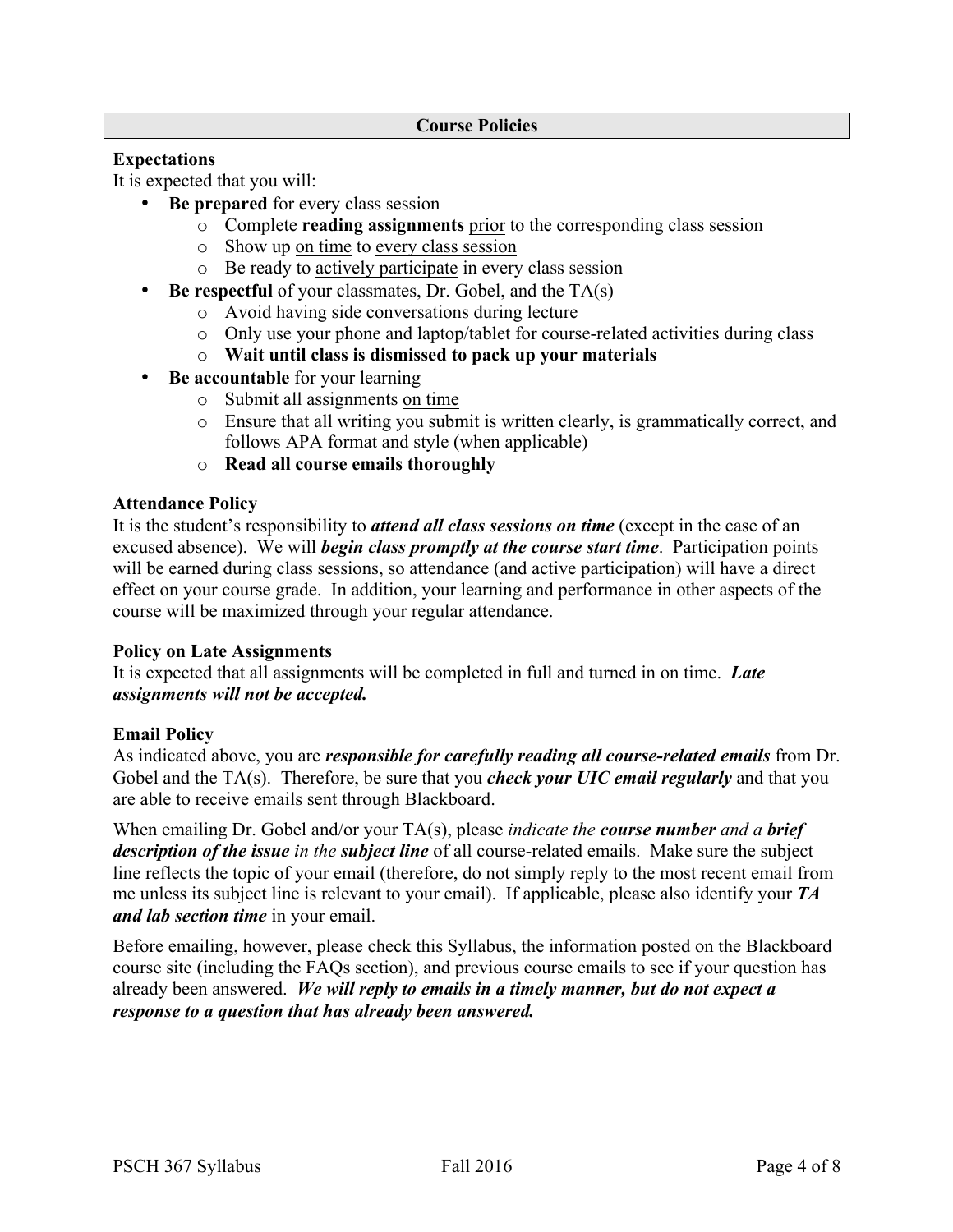## **Appropriate Classroom Behavior**

College students are adults and I will grant you the respect that comes with that. Therefore, please behave like adults during class and follow these guidelines about appropriate classroom behavior. Appropriate classroom behavior is simply a matter of *respecting the rights of others* in class and *maximizing your own learning*.

Maintain focus on class material during lecture and discussion. *Research has shown that multitasking during class impairs your learning and performance*, not to mention that it may be disruptive or distracting to other students and is disrespectful to Dr. Gobel and your TA(s). The use of personal technology devices for course-related purposes is perfectly fine, but *please avoid using laptops, tablets, or cell phones for activities unrelated to class* except in extraordinary circumstances. *Minimize talking* with other students during class, except when directed to discuss as part of an activity.

It likely goes without saying, but please respect others and their opinions during classroom discussion, and *refrain from discriminatory or hateful speech*. Inappropriate and/or disruptive behavior may result in you being asked to leave the room so that you are not disrespecting others and interfering with the learning of other students.

Finally, *please do not pack up before being dismissed at the end of the class period*. It is extremely disruptive to other students and disrespectful to Dr. Gobel.

## **Disability Services**

The University of Illinois at Chicago is committed to maintaining a barrier-free environment so that individuals with disabilities can fully access programs, courses, services, and activities at UIC. Students with disabilities who require accommodations for full access and participation in UIC Programs must be registered with the Disability Resource Center (DRC). Please contact the DRC at 312-413-2183 (voice) or 312-413-0123 (TDD).

*If you require accommodations in this course due to documented disability, you must bring a letter from the DRC documenting the necessary accommodations and discuss these accommodations with Dr. Gobel (in person or by email) no later than the end of the second week of class or within one week of receiving new documentation.*

## **Religious Holidays**

If a course requirement conflicts with a religious holiday that you observe, please *let me know by the end of the second week of class and an appropriate accommodation will be made* (note that you can always submit an assignment early).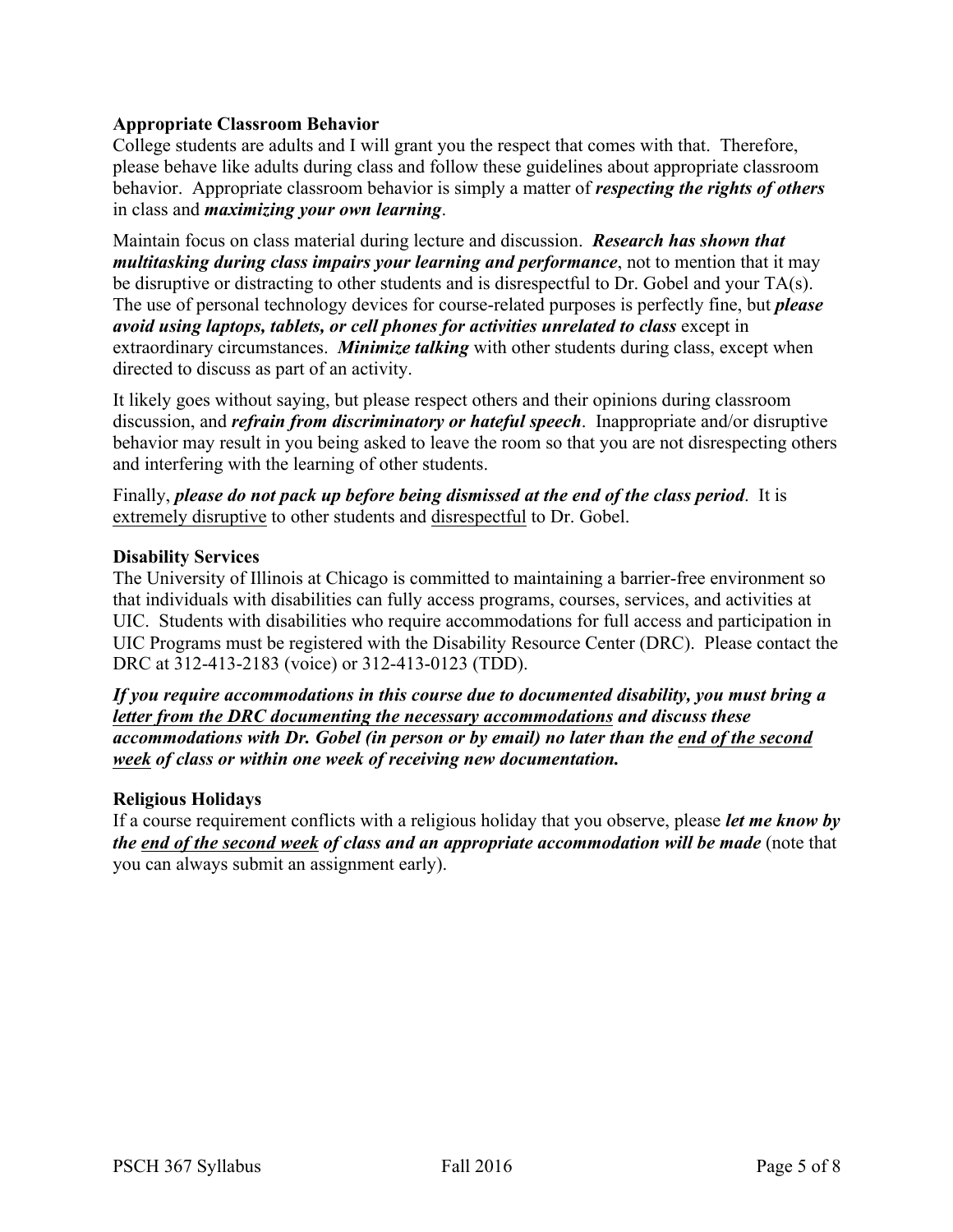### **Additional Information and Resources**

### **Writing Center**

Tutors at the Writing Center can help you to organize and edit your writing. All students are welcome and encouraged to make an appointment to improve their writing. The optimum use is to *visit the Writing Center while preparing your draft of a writing assignment* and to make several visits. More information can be found at http://www.uic.edu/depts/engl/writing/about/

# **APA Style**

Most papers in psychology must be written in APA (American Psychological Association) format. *You are responsible for following APA style and citation format in all your writing assignments for this course, when applicable*. The most complete resource for APA style is the Publication Manual of the APA, but Purdue's Online Writing Lab (OWL) is an excellent, concise, and free online reference documenting APA style:

http://owl.english.purdue.edu/owl/section/2/10/

## **Psi Chi Tutoring**

Students in UIC's Psi Chi chapter with expertise in various psychology courses hold office hours throughout the week in **BSB 2048**. The tutoring schedule is usually established a few weeks into the semester, and will be posted on the door of the tutoring office in BSB 2048.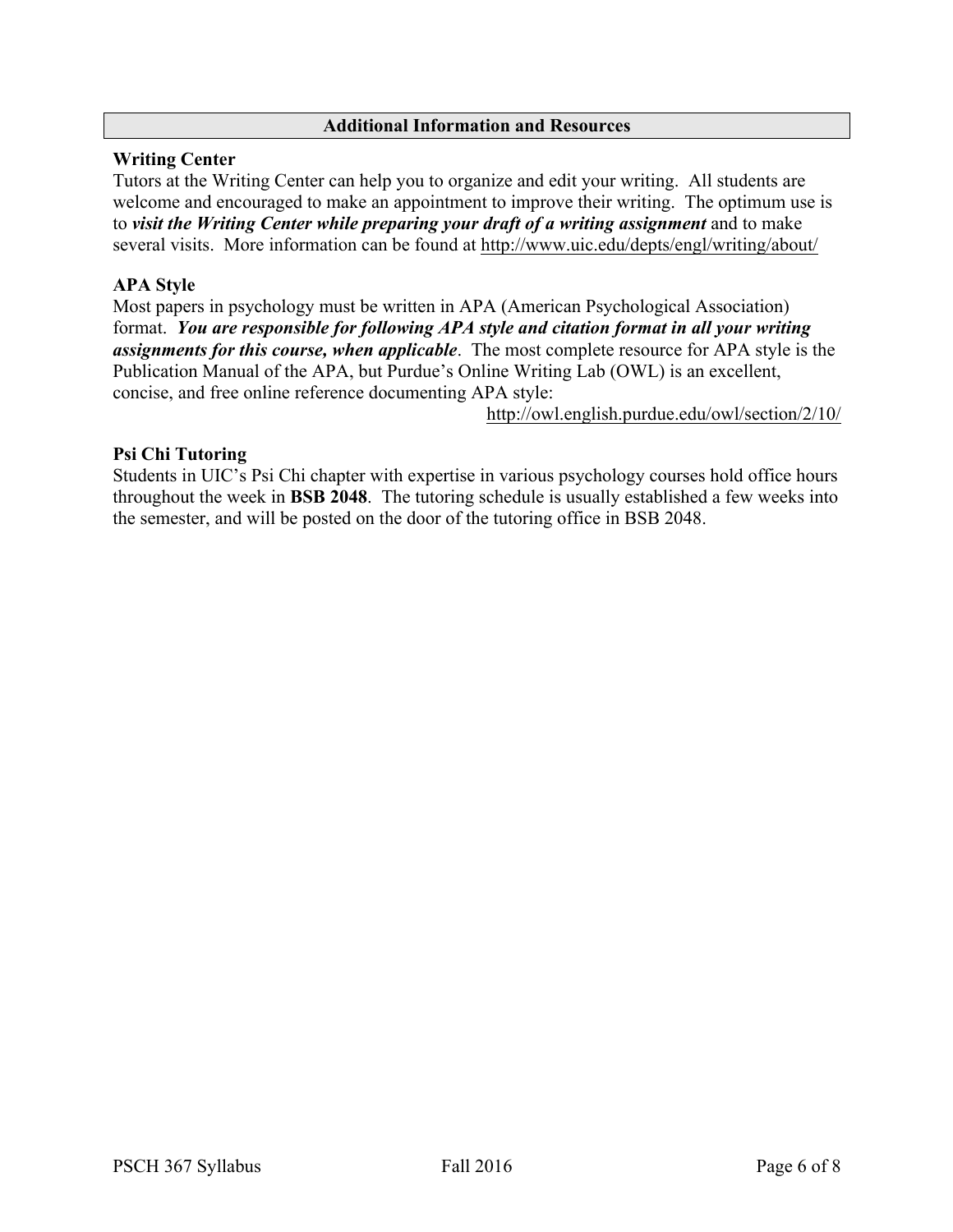### **Academic Honesty and Plagiarism**

*All work should be your own*. You are allowed, and even encouraged, to seek feedback from others, but all the writing you submit should be your own. Plagiarism is representing the words or ideas of others as your own, without crediting the source, and thus also includes copying or paraphrasing from your classmates or papers on the Internet. Major writing assignments will be submitted electronically via **SafeAssign** to automatically screen for potentially plagiarized material and ensure academic honesty.

Familiarize yourself with violations of academic honesty and the student disciplinary policy at http://dos.uic.edu/conductforstudents.shtml. You can find a number of principles, policies, and advice about crediting others and avoiding plagiarism at that website as well as at http://edelberg.people.uic.edu/crediting\_others/index.htm.

### **Guidelines for Academic Integrity**

As an academic community, the University of Illinois at Chicago is committed to providing an environment in which research, learning, and scholarship can flourish and in which all endeavors are guided by academic and professional integrity. All members of the campus community – students, staff, faculty, administrators – share the responsibility of insuring that these standards are upheld so that such an environment exists. Instances of academic misconduct by students, and as defined herein, shall be handled pursuant to the Student Disciplinary Policy.

Academic dishonesty includes, but is not limited to:

- **Cheating**: Either intentionally using or attempting to use unauthorized materials, information, people, or study aids in any academic exercise, or extending to or receiving any kind of unauthorized assistance on any examination or assignment to or from another person.
- **Fabrication**: Knowing or unauthorized falsification, reproduction, lack of attribution, or invention of any information or citation in an academic exercise.
- **Facilitating Academic Dishonesty/Plagiarism**: Intentionally or knowingly representing the words or ideas of another as one's own in any academic exercise.
- **Bribes, Favors, Threats**: Bribing or attempting to bribe, promising favors to or making threats against, any person, with the intention of affecting a record of a grade, grade, or evaluation of academic performance. Any conspiracy with another person who then takes or attempts to take action on behalf or at the direction of the student.
- **Examination by Proxy**: Taking or attempting to take an exam for someone else other than the student is a violation by both the student enrolled in the course and the proxy or substitute.
- **Grade Tampering**: Any unauthorized attempt to change, actual change of, or alteration of grades or any tampering with grades.
- **Nonoriginal Works**: Submission or attempt to submit any written work authored, in whole or part, by someone other than the student.

*Above guidelines from* http://dos.uic.edu/docs/Guidelines%20for%20Academic%20Integrity.pdf